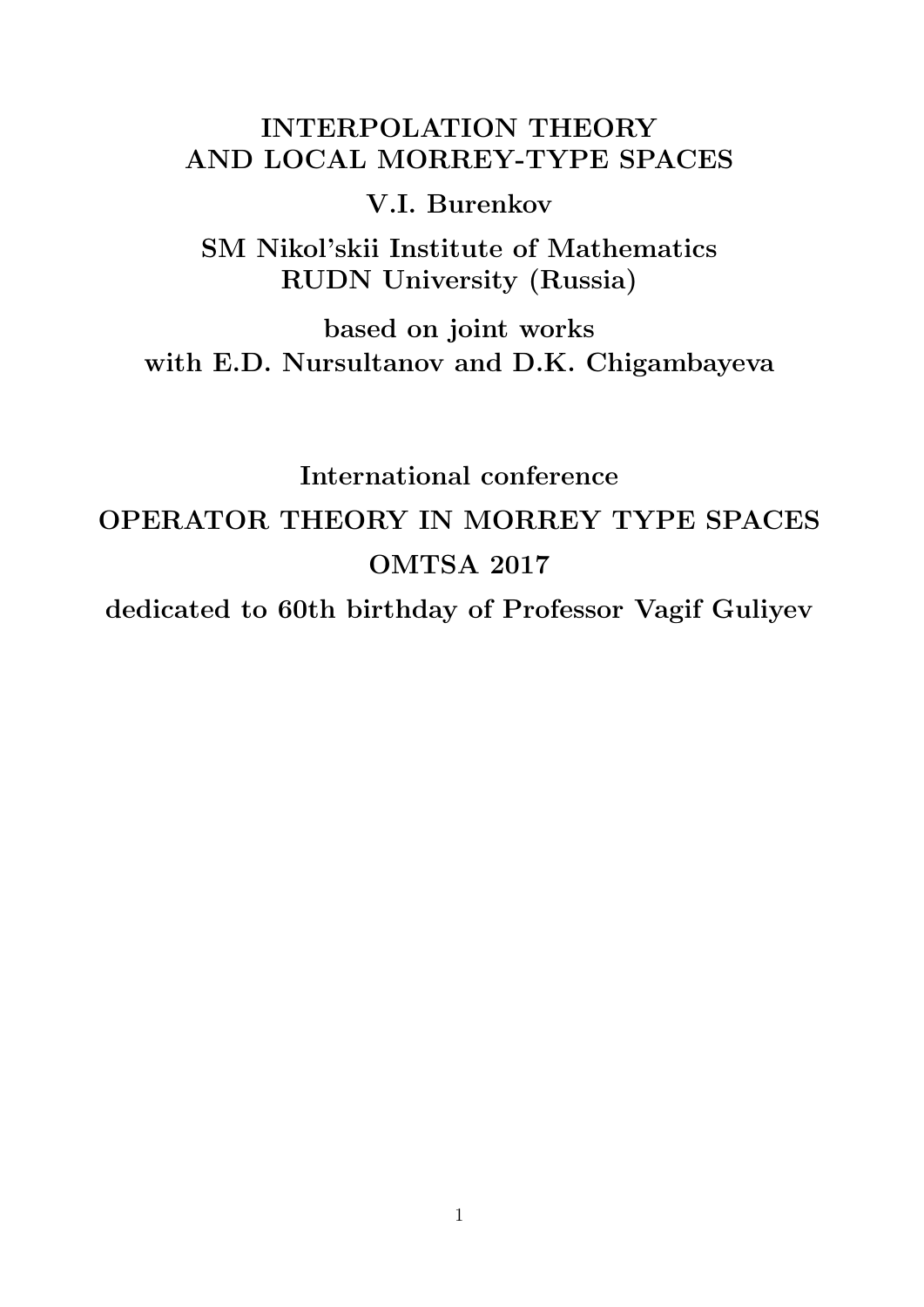#### Real interpolation method

For  $\lambda \in \mathbb{R}$  and  $0 < q \leq \infty$  denote by  $\Phi_{\lambda,q}$  the space of all functions  $\varphi$ , Lebesgue measurable on  $(0, \infty)$ , for which

$$
||\varphi||_{\Phi_{\lambda,p}}=\left(\int\limits_0^\infty \left(t^{-\lambda}|\varphi(t)|\right)^q\frac{dt}{t}\right)^{\frac{1}{q}}<\infty,
$$

if  $q < \infty$ , and

$$
||\varphi||_{\Phi_{\lambda,\infty}} = \text{ess sup }_{x \in (0,\infty)} t^{-\lambda} |\varphi(t)| < \infty,
$$

if  $q = \infty$ .

Moreover, let  $Z_0$ ,  $Z_1$  be quasi-normed linear subspaces of a linear space Z. For  $0 < q \leq \infty$ ,  $0 < \theta < 1$  by  $(Z_0, Z_1)_{\theta,q}$  we denote the interpolation space of all functions  $f \in Z_0 + Z_1$ , for which

$$
||f||_{(Z_0,Z_1)_{\theta,q}} = ||K(Z_0,Z_1,f)||_{\Phi_{\theta,q}} < \infty,
$$

where  $K(Z_0, Z_1, f)$  is the so-called K-functional, defined for  $t > 0$ 

$$
K(Z_0, Z_1, f)(t) = \inf_{\substack{f=f_0+f_1\\f_0\in Z_0, f_1\in Z_1}} (||f_0||_{Z_0} + t||f_1||_{Z_1}).
$$

If  $X_0, X_1$  are quasinormed linear subspaces of a linear space X,  $Y_0$ ,  $Y_1$  are quasi-normed linear subspaces of a linear space Y and T is a linear operator for which

$$
T: X_0 \to Y_0, \quad T: X_1 \to Y_1,
$$

and T is bounded in both cases, then, for any  $0 < q \leq \infty$ ,  $0 <$  $\theta < 1$ ,

 $T: (X_0, X_1)_{\theta,q} \rightarrow (Y_0, Y_1)_{\theta,q}$ 

and T is bounded.

This fact explains the importance of describing the interpolation spaces for a given pair of quasi-normed spaces.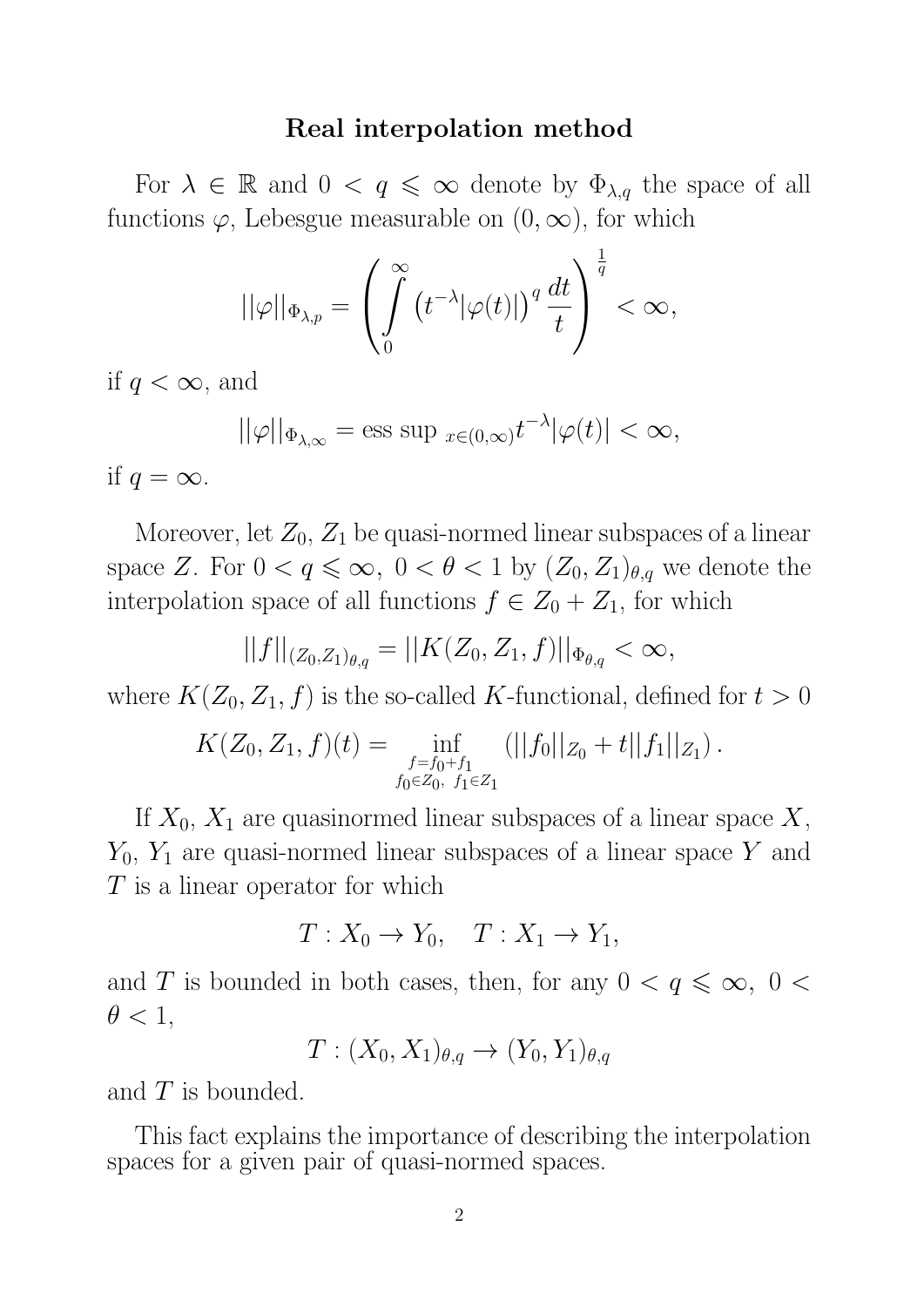#### Interpolation of Morrey spaces

Let  $0 < p \leqslant \infty$  and  $0 \leqslant \lambda \leqslant \frac{n}{n}$  $\frac{n}{p}$ . The Morrey spaces  $M_p^{\lambda}$  are the spaces of all functions  $f \in L_n^{loc}$  $_{p}^{loc}(\mathbb{R}^{n})$  such that

$$
||f||_{M_p^{\lambda}} = \sup_{x \in \mathbb{R}^n} \sup_{r>0} r^{-\lambda} ||f||_{L_p(B(x,r))} < \infty,
$$

where  $B(x, r)$  is the open ball of radius  $r > 0$  with center at point  $x \in \mathbb{R}^n$ .

In other words a function  $f$  belongs to the Morrey space  $M_p^{\lambda}$  if  $f \in L_{p}^{loc}$  $_{p}^{loc}(\mathbb{R}^{n})$  and there exists  $c = c(f) > 0$  such that

$$
||f||_{L_p(B(x,r))} \leqslant c r^{\lambda}
$$

for all  $r > 0$  and for all  $x \in \mathbb{R}^n$ . (The minimal value of c is  $||f||_{M_p^{\lambda}}$ ).

If  $\lambda = 0$ , then  $M_p^0 = L_p(\mathbb{R}^n)$ , while if  $\lambda = \frac{n}{p}$  $\frac{n}{p}$ , then M  $\overline{n}$  $\bar{\bar p} \;=\;$  $L_{\infty}(\mathbb{R}^n)$ . If  $\lambda < 0$  or  $\lambda > \frac{n}{p}$ , then  $M_p^{\lambda} = \Theta$ , where  $\Theta$  is the set of all functions that are equivalent to zero on  $\mathbb{R}^n$ .

It follows by the results of J. Peetre (1969) that

$$
(M_p^{\lambda_0}, M_p^{\lambda_1})_{\theta,\infty} \subset M_p^{\lambda},
$$

where  $\lambda = (1 - \theta)\lambda_0 + \theta \lambda_1$ .

.

O. Blasco, A. Ruiz, L. Vega (1999) established that this inclusion is strict, hence

# the scale of Morrey spaces  $M^\lambda_p$ is not closed under procedure of interpolation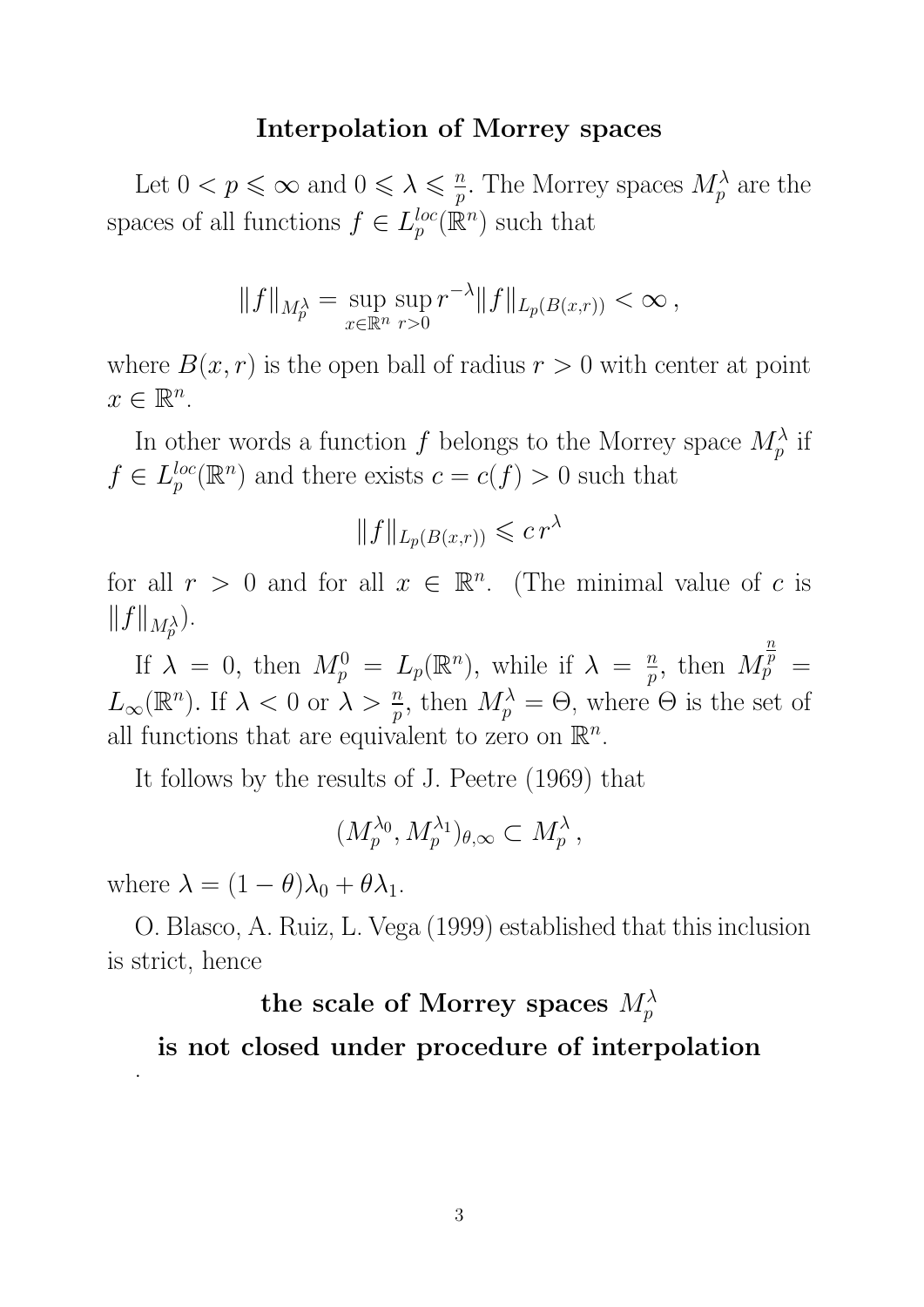#### Interpolation of local Morrey spaces

Consider a local variant of the Morrey spaces. Let  $0 < p \leqslant \infty$ and  $\lambda \geqslant 0$ . The local Morrey spaces  $LM_p^{\lambda}$  are the spaces of all functions  $f \in L_p^{loc}$  $_{p}^{loc}(\mathbb{R}^{n})$  such that

$$
||f||_{LM_p^{\lambda}} = \sup_{r>0} r^{-\lambda} ||f||_{L_p(B(0,r))} < \infty,
$$

In other words a function  $f$  belongs to the Morrey space  $M_p^{\lambda}$  if  $f \in L_{p}^{loc}$  $_{p}^{loc}(\mathbb{R}^{n})$  and there exists  $c = c(f) > 0$  such that

$$
||f||_{L_p(B(0,r))} \leqslant cr^{\lambda}
$$

for all  $r > 0$ . (The minimal value of c is  $||f||_{LM_p^{\lambda}}$ ).

**Theorem 1.** Let  $0 < p \le \infty$  and  $0 < \theta < 1$ . Then

$$
(LM_p^{\lambda_0}, \ LM_p^{\lambda_1})_{\theta,\infty} = LM_p^{\lambda},
$$

where  $\lambda = (1 - \theta)\lambda_0 + \theta \lambda_1$ .

.

So, in contrast to the scale of the Morrey spaces  $M_p^{\lambda}$ 

the scale of local Morrey spaces  $LM_p^{\lambda}$ is closed under the procedure of interpolation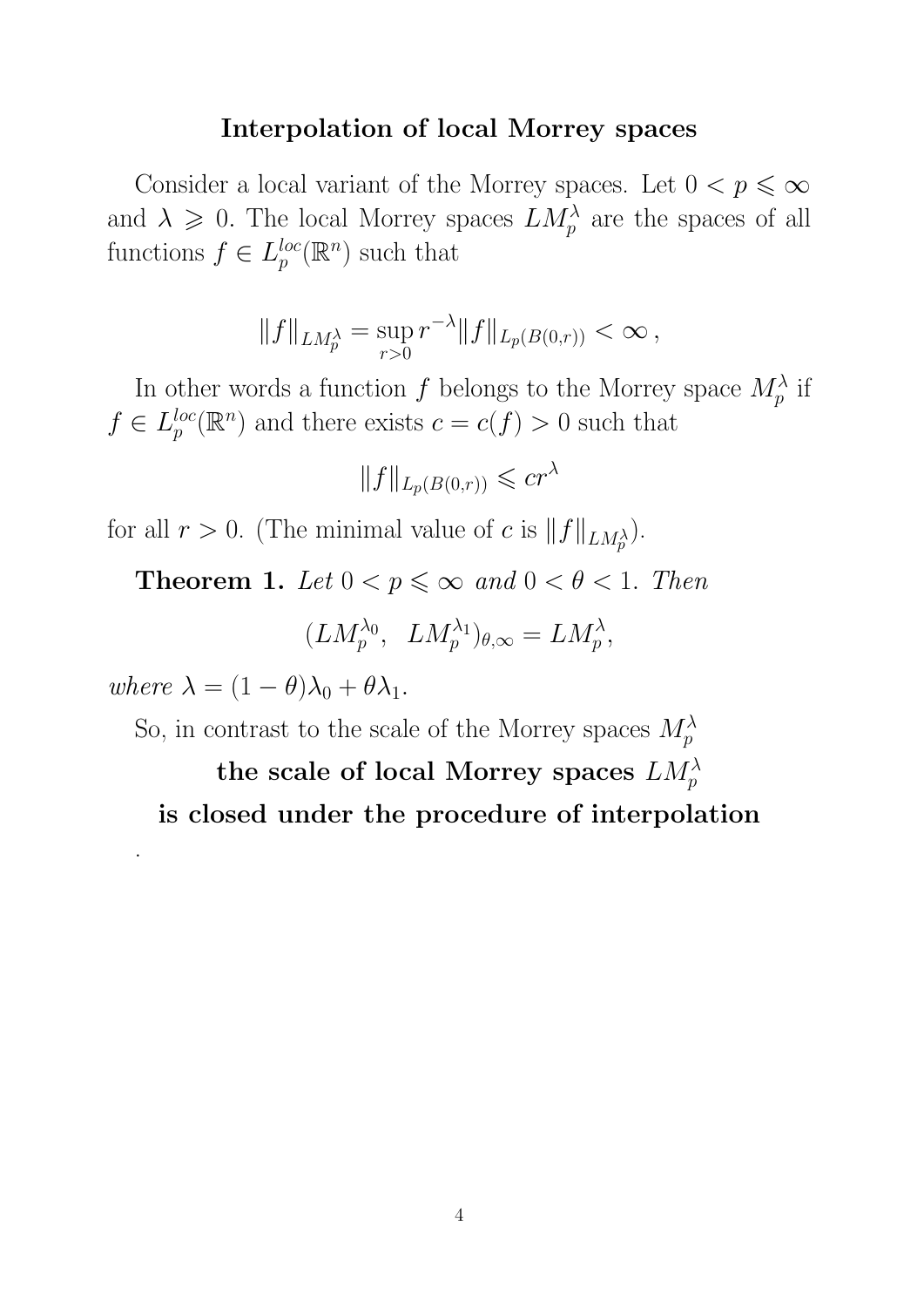#### Interpolation of local Morrey-type spaces

Consider a more general local variant of the Morrey spaces. The local Morrey-type spaces  $LM_{p,q}^{\lambda}$  are defined for  $\lambda \geqslant 0$ , and  $0 <$  $p, q \leq \infty$  as the spaces of all functions  $f \in L_p^{loc}$  $_{p}^{loc}(\mathbb{R}^{n})$  such that

$$
||f||_{LM_{p,q}^{\lambda}} = ||||f||_{L_p(B(0,r))}||_{\Phi_{\lambda,q}} = \left(\int\limits_0^{\infty} (r^{-\lambda}||f||_{L_p(B(0,r)))} \, q \, \frac{dr}{r}\right)^{\frac{1}{q}} < \infty\,,
$$

with the conventional modification for  $q = \infty$ .

Note that  $LM_{p,q}^{\lambda} \neq \Theta$  if and only if  $\lambda > 0$  for  $q < \infty$  and  $\lambda \geq 0$ for  $q = \infty$ . If  $q = \infty$ , then  $LM_{p,\infty}^0 = L_p(\mathbb{R}^n)$ . Moreover, for  $p = q$ , we have

$$
LM_{p,p}^\lambda=L_{p,\lambda}(\mathbb{R}^n)
$$

and

$$
||f||_{LM_{p,p}^{\lambda}} = (\lambda p)^{-\frac{1}{p}} ||f||_{L_{p,\lambda}(\mathbb{R}^n)},
$$

where  $L_{p,\lambda}(\mathbb{R}^n)$  is the weighted Lebesgue space of all functions f Lebesgue measurable on  $\mathbb{R}^n$  for which

$$
||f||_{L_{p,\lambda}(\mathbb{R}^n)} = ||f(y)|y|^{-\lambda}||_{L_p(\mathbb{R}^n)} < \infty.
$$

**Theorem 2.** Let  $0 < p, q_0, q_1, q \leq \infty$  and  $0 < \theta < 1$ . Suppose, in addition, that  $\lambda_0 \neq \lambda_1$  and  $\lambda_0, \lambda_1 > 0$  if at least one of the parameters  $q_0, q_1$  and q is finite, and  $\lambda_0, \lambda_1 \geq 0$  if  $q_0 = q_1 = q = \infty$ . Then

$$
(LM_{p,q_0}^{\lambda_0}, LM_{p,q_1}^{\lambda_1})_{\theta,q} = LM_{p,q}^{\lambda},
$$
  
where  $\lambda = (1 - \theta)\lambda_0 + \theta\lambda_1$ .

So,

the scale of local Morrey-type spaces  $LM_{p,q}^{\lambda}$ is also closed under the procedure of interpolation .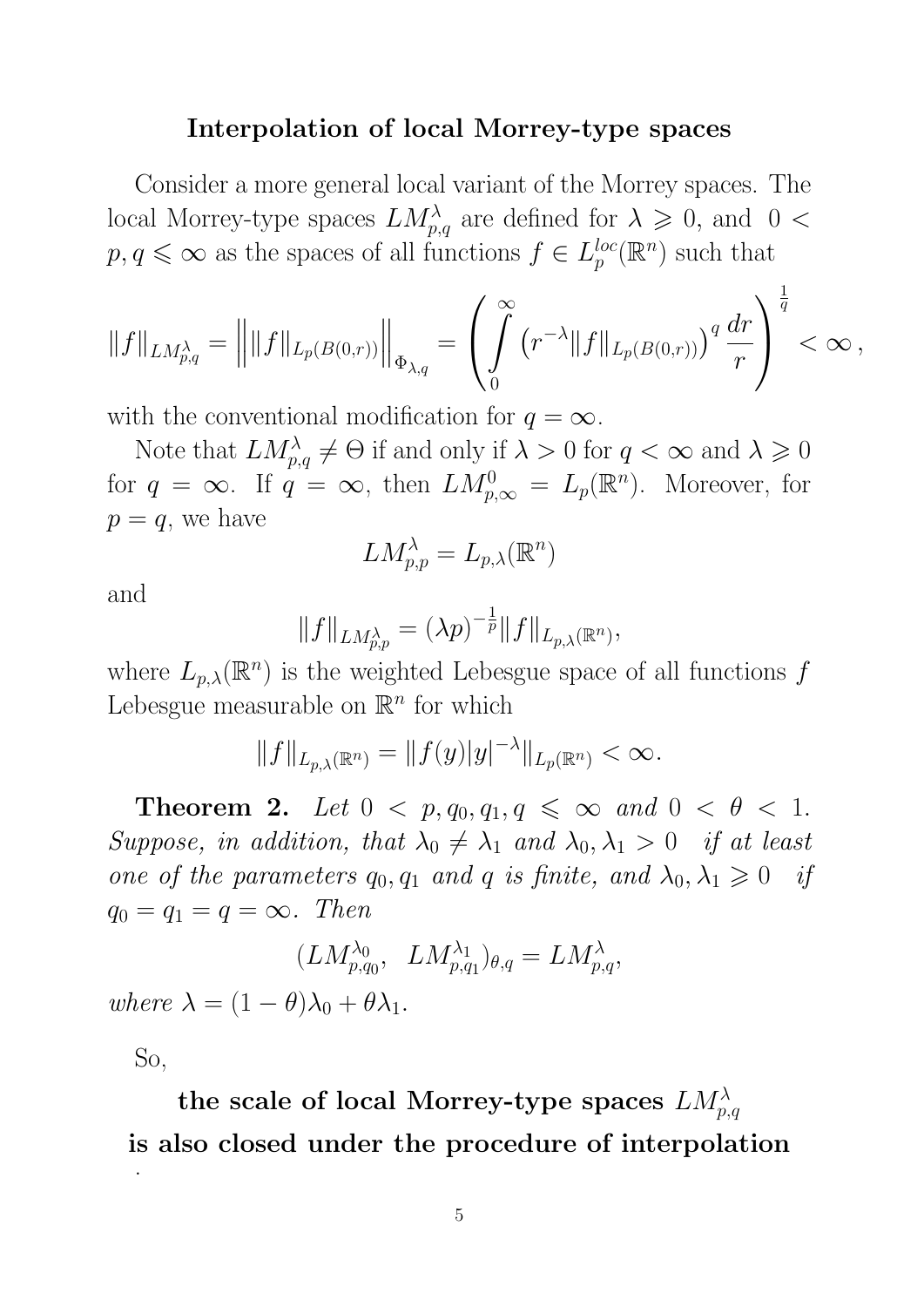# Two variants of the definition of general local Morrey-type spaces

One of the most popular definitions of general local Morrey-type spaces is the quite natural following one (the power function  $r^{-\lambda}$ is replaced by a general function  $w(r)$ .

**Definition 1.** Let  $0 < p, q \leq \infty$  and let w be a non-negative measurable function on  $(0, \infty)$ . We denote by  $LM_{p,q,w}$ , the local Morrey-type spaces the spaces of all functions  $f \in L_n^{loc}$  $_{p}^{loc}(\mathbb{R}^{n})$  with finite quasinorms

$$
||f||_{LM_{p,q,w(\cdot)}} = ||w(r)||f||_{L_p(B(0,r))}||_{L_q(0,\infty)}.
$$

However, this definition appeared not to be quite useful for interpolation purposes. More preferable is the following one.

Let  $(\Omega, \mu)$  be a space with a positive  $\sigma$ -finite Borel measure  $\mu$ and  $G = \{G_t\}_{t>0}$  a family of  $\mu$ -measurable subsets of  $\Omega$ , for which

 $G_t \neq \Omega$  for some  $t > 0$ ,  $G_{t_1} \subset G_{t_2}$  if  $0 < t_1 < t_2 < \infty$  (1) and

$$
\bigcup_{t>0} G_t = \Omega.
$$
 (2)

**Definition 2.** Let  $0 < p, q \leq \infty$  and  $0 < \lambda < \infty$  if  $q < \infty$ and  $0 \leq \lambda < \infty$  if  $q = \infty$ . We define the space  $LM_{p,q}^{\lambda}(G,\mu)$  as the space of all functions  $f$   $\mu$ -measurable on  $\Omega$  such that for

$$
||f||_{LM_{p,q}^{\lambda}(G,\mu)} = \left||||f||_{L_p(G_t,\mu)}\right||_{\Phi_{\lambda,q}} = \bigg(\int\limits_0^{\infty} \left(t^{-\lambda}||f||_{L_p(G_t,\mu)}\right)^q \frac{dt}{t}\bigg)^{1/q} < \infty,
$$

where

$$
||f||_{L_p(G_t,\mu)} = \bigg(\int\limits_{G_t} |f(x)|^p d\mu\bigg)^{\frac{1}{p}},
$$

with the conventional modifications for  $q = \infty$  and  $p = \infty$ .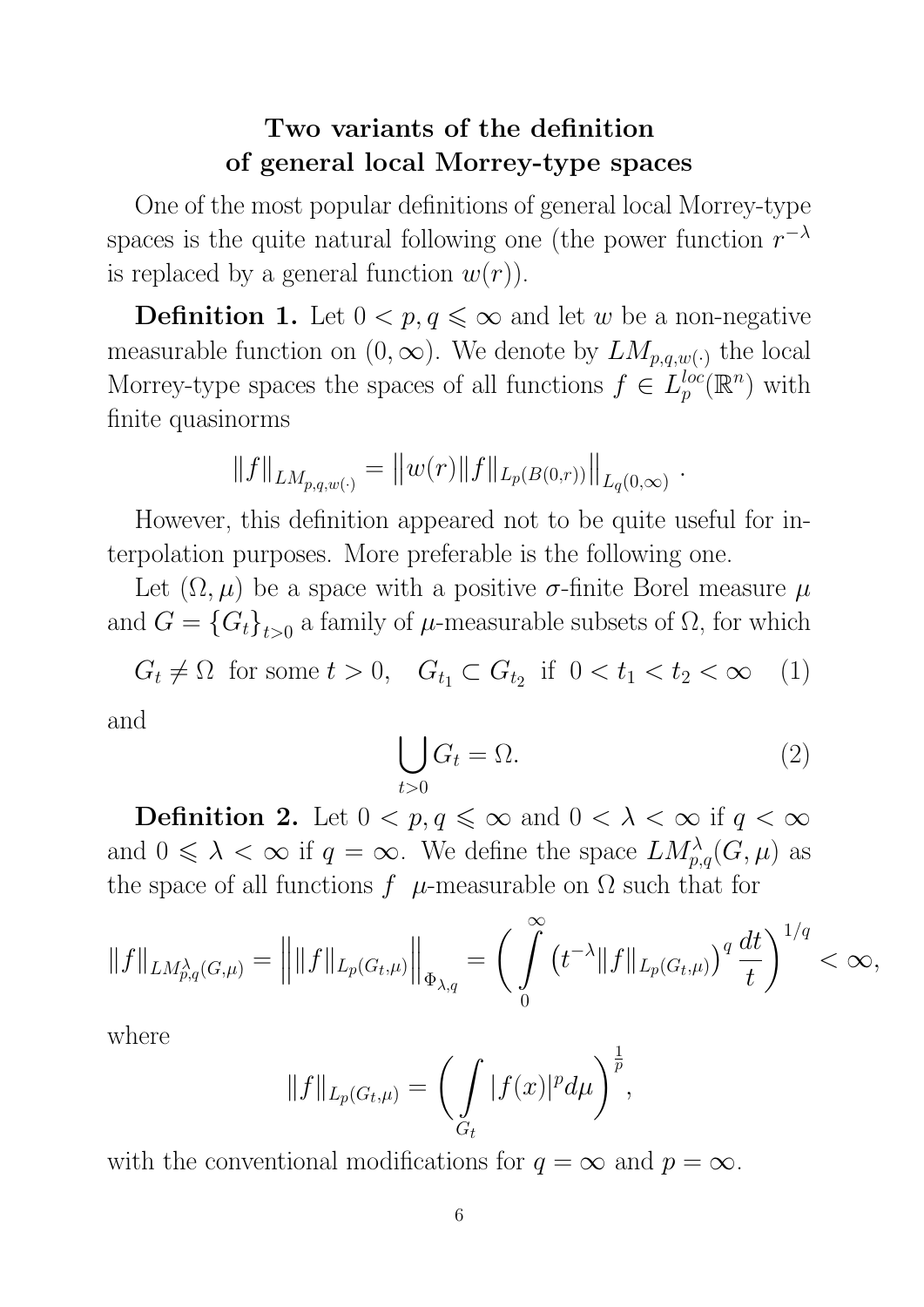## Relationship between two definitions

Let  $0 < p, q \leq \infty$ , and let w be a positive measurable function on  $(0, \infty)$  such that  $||w||_{L_q(t,\infty)} < \infty$  for all  $t > 0$ . Assume that  $\mu$ is the Lebesgue measure,

$$
v(t) = ||w||_{L_q(t,\infty)}^{-1}, \quad t > 0,
$$

and

$$
G = {G_t}_{t>0}
$$
, where  $G_t = B(0, v^{(-1)}(t))$ ,  $t > 0$ ,

Then

$$
LM_{p,q}^1(G,\mu)=LM_{pq,w(\cdot)}
$$

and

$$
||f||_{LM_{p,q}^1(G,\mu)} = ||f||_{LM_{pq,w(\cdot)}} \equiv ||w(r)||f||_{L_p(B(0,r))}||_{L_q(0,\infty)},
$$
  
Moreover, for any  $0 < \lambda < \infty$ 

$$
LM_{p,q}^{\lambda}(G,\mu) = LM_{pq,w^{\lambda}(\cdot)}
$$

and

$$
||f||_{LM_{p,q}^{\lambda}(G,\mu)} = \lambda^{-\frac{1}{q}}||f||_{LM_{pq,w^{\lambda}(\cdot)}}.
$$

Also, if for  $0 < \lambda < \infty$ 

$$
v_{\lambda}(t) = ||w^{\frac{1}{\lambda}}||_{L_q(t,\infty)}^{-1}, \quad t > 0,
$$

and

$$
G_{\lambda} = \{G_t(\lambda)\}_{t>0}, \text{ where } G_t(\lambda) = B(0, v_{\lambda}^{(-1)}(t)), \quad t > 0,
$$
  
then

$$
LM_{pq,w(\cdot)}=LM_{p,q}^{\lambda}(G_{\lambda},\mu)
$$

and

$$
||f||_{LM_{pq,w(\cdot)}} = \lambda^{\frac{1}{q}} ||f||_{LM_{p,q}^{\lambda}(G_{\lambda},\mu)}.
$$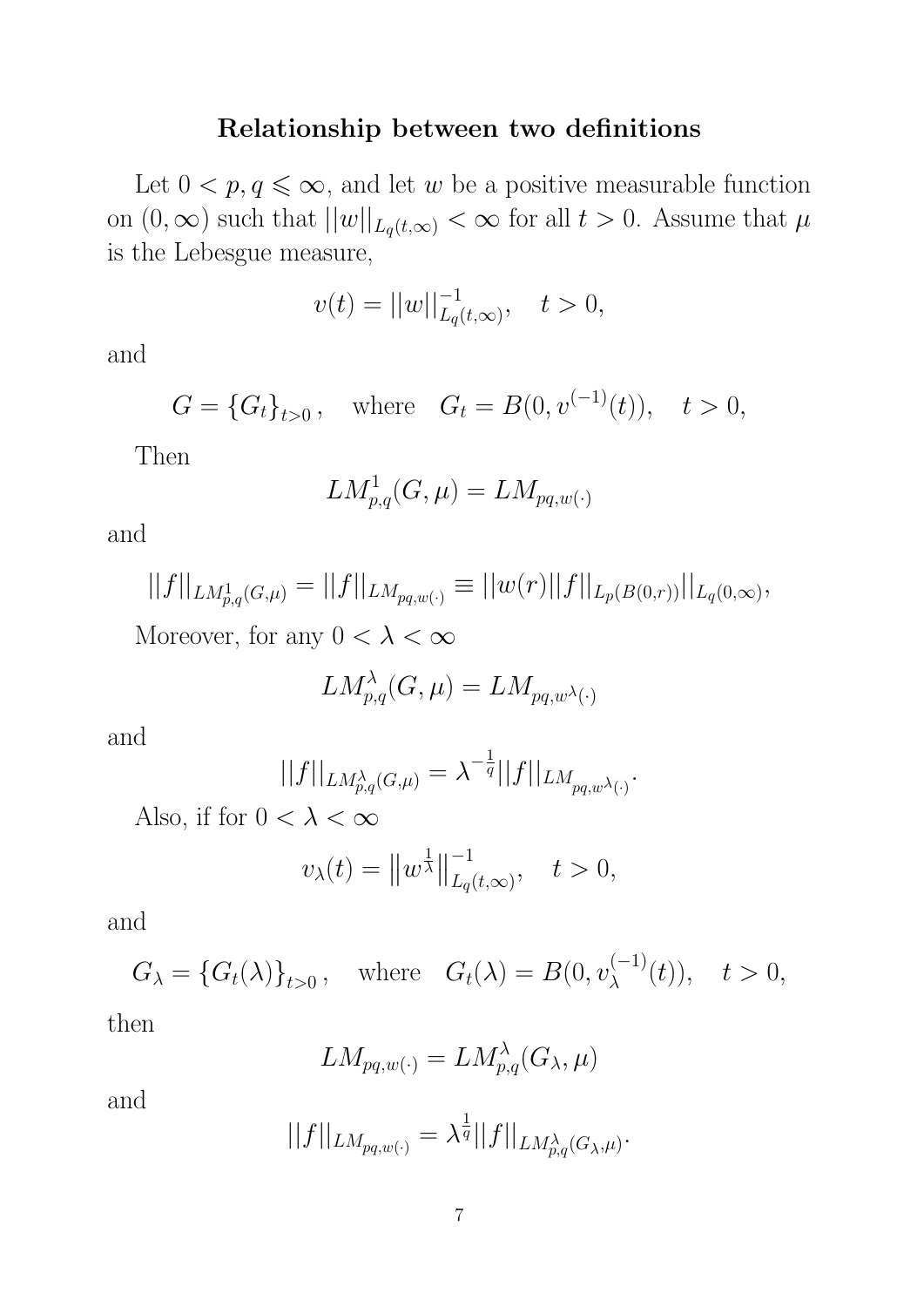#### Interpolation of general local Morrey-type spaces

**Theorem 3.** Let  $0 < p, q_0, q_1, q \leq \infty, 0 < \lambda_0, \lambda_1 < \infty, \lambda_0 \neq$  $\lambda_1, 0 < \theta < 1$ . Moreover, let  $\Omega \subset \mathbb{R}^n$ ,  $\mu$  be a  $\sigma$ -finite Borel measure on  $\Omega$  and  $G = \{G_t\}_{t>0}$  be a family of  $\mu$ -measurable sets  $G_t$ , satisfying conditions (1) and (2).

Then

$$
(LM_{p,q_0}^{\lambda_0}(G,\mu), LM_{p,q_1}^{\lambda_1}(G,\mu))_{\theta,q}=LM_{p,q}^{\lambda}(G,\mu),
$$

where  $\lambda = (1 - \theta)\lambda_0 + \theta\lambda_1$ .

Moreover, there exist  $c_1, c_2 > 0$ , depending only on  $p, q_0, q_1, q, \lambda_0, \lambda_1$ and  $\theta$ , such that

$$
c_1||f||_{LM_{p,q}^{\lambda}(G,\mu)} \leq ||f||_{(LM_{p,q_0}^{\lambda_0}(G,\mu),LM_{p,q_1}^{\lambda_1}(G,\mu))_{\theta,q}} \leq c_2||f||_{LM_{p,q}^{\lambda}(G,\mu)}
$$
  
for all  $f \in LM_{p,q}^{\lambda}(G,\mu)$ .

So,

.

the scale of general local Morrey-type spaces  $LM_{p,q}^{\lambda}(G,\mu)$ is also closed under the procedure of interpolation

**Corollary.** Let 
$$
0 < p, q_0, q_1, q < \infty, q_0 \neq q_1, 0 < \theta < 1,
$$
  
\n
$$
\frac{1}{q} = \frac{1 - \theta}{q_0} + \frac{\theta}{q_1}
$$

and  $w \in \Omega_1$ .

Then

$$
\left(LM_{p,q_0,w^{\frac{1}{q_0}}(\cdot)},LM_{p,q_1,w^{\frac{1}{q_1}}(\cdot)}\right)_{\theta,q} = LM_{p,q,w^{\frac{1}{q}}(\cdot)}
$$

.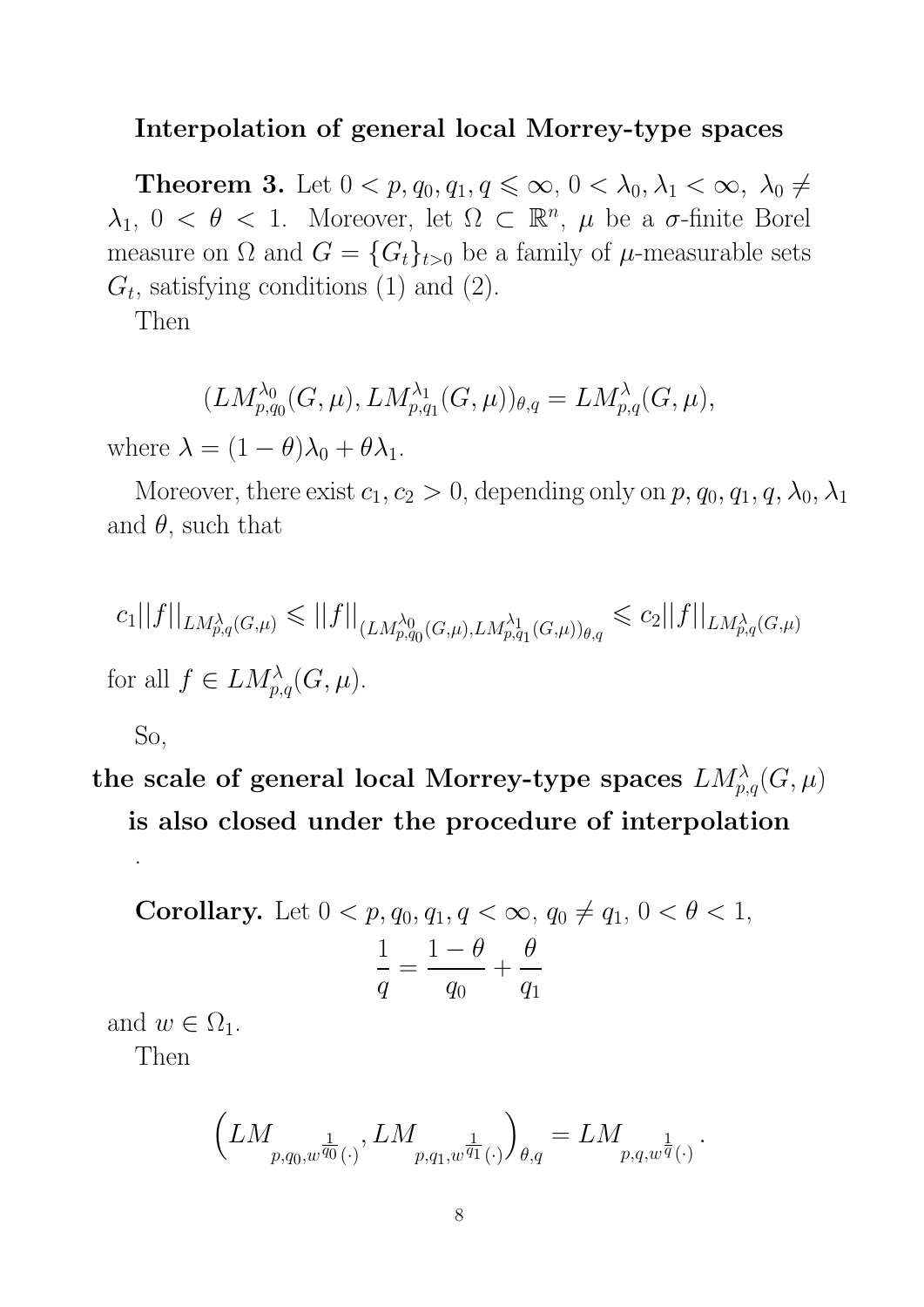## Further developments

The analysis of the proof of Theorem 3 showed that a much more general interpolation theorem can be proved by considering the spaces obtained from Definition 2 by replacing  $|| f ||_{L_p(G_t, \mu)}$  by an arbitrary functional F such that Ff belongs to the space  $M^{\uparrow}$ of all non-negative non-decreasing functions on  $(0, \infty)$ .

**Definition 3.** Let X be a linear space,  $0 < q \leq \infty$ ,  $Z \subset X$ and  $F: Z \to M^{\uparrow}$ . We say that  $f \in \Phi_{\lambda,q}(F)$  if

$$
||f||_{\Phi_{\lambda,q}(F)}=||Ff||_{\Phi_{\lambda,p}}=\left(\int\limits_0^\infty \left(t^{-\lambda}Ff(t)\right)^q\frac{dt}{t}\right)^{\frac{1}{q}}<\infty\,.
$$

Let  $0 < p \leq \infty$ . If

$$
Ff(t) = ||f||_{L_p(B(0,t))}
$$

then

$$
||f||_{\Phi_{\lambda,q}(F)} = LM_{p,q}^{\lambda}.
$$

If

$$
Ff(t) = ||f||_{L_p(G_t,\mu)}
$$

then

$$
\Phi_{\lambda,q}(F) = LM_{p,q}^{\lambda}(G,\mu).
$$

Importantly, there are many other useful choices of  $F$ . For example, if

$$
Ff(t) = f^*\left(\frac{1}{t}\right), \ \ t > 0,
$$

where  $f^*$  is the non-increasing rearrangement of  $f$ , then

$$
\Phi_{\frac{1}{p},q}(F) = LM_{p,q}.
$$

where  $LM_{p,q}$  is the Lorentz space.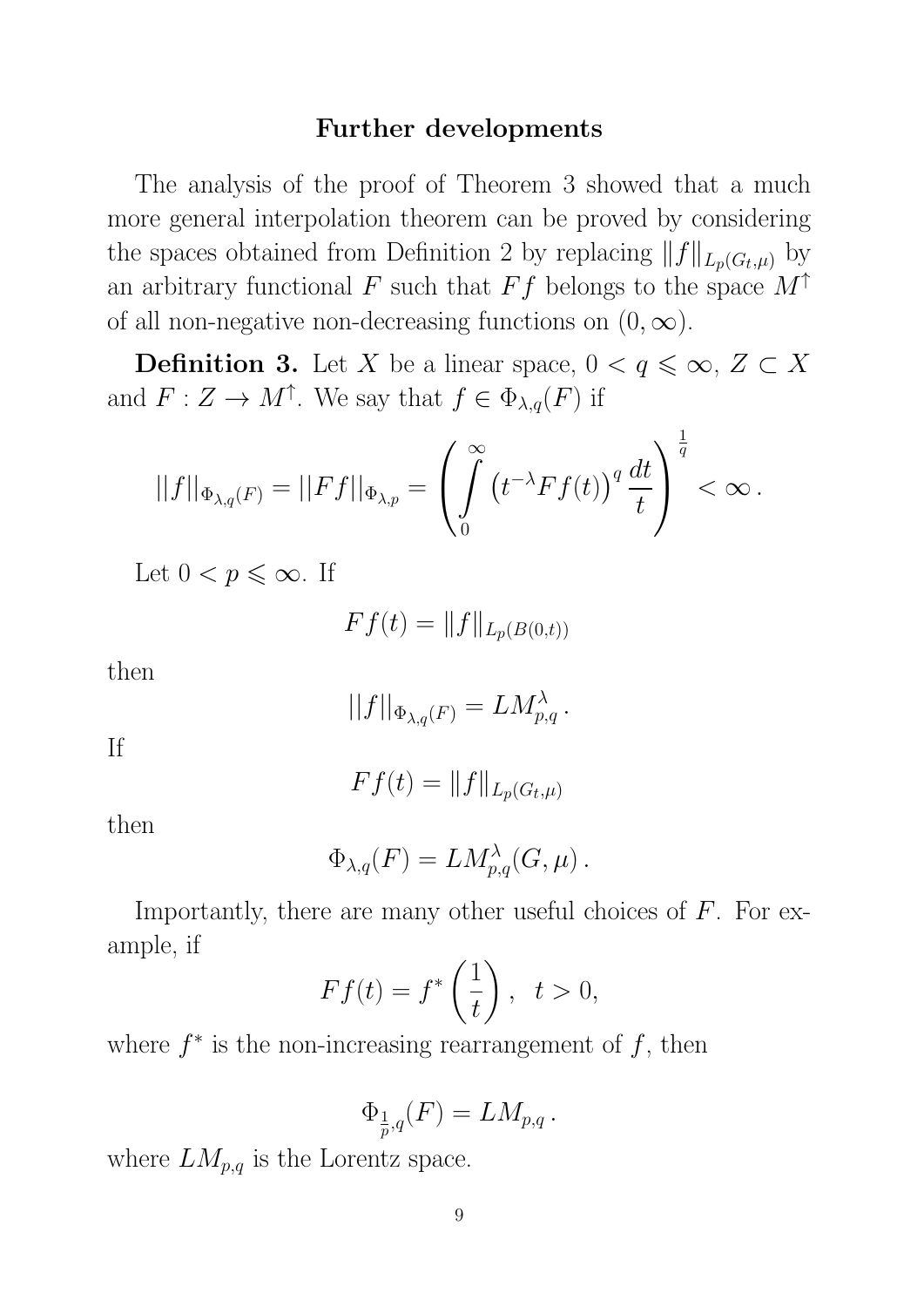#### General interpolation theorem

We say that  $F$  is a *weakly quasi-additive* functional if there exists  $c, \alpha \geq 1$  such that for every  $f_0, f_1 \in Z$ 

$$
F(f_0 + f_1)(t) \leq c \left( F f_0(\alpha t) + F f_1(\alpha t) \right), \ t > 0.
$$

Consider the families  $A = \{A_s\}_{s>0}$   $B = \{B_s\}_{s>0}$  of the operators  $A_s, B_s$ , defined for  $s > 0$  and functions  $\varphi \in M^{\uparrow}$  by,  $A_s \varphi$  $B_s\varphi$ 

$$
A_s \varphi(t) = \begin{cases} \varphi(t), & 0 < t \leq s, \\ \varphi(s), & t > s \end{cases}
$$

and

$$
B_s\varphi(t) = \varphi(t)\chi_{(s,\infty)}(t), \ t > 0,
$$

where  $\chi_{(s,\infty)}$  is the characteristic function of the interval  $(s,\infty)$ .

We say that  $F$  admits a weakly  $A-B$  majorisable decomposition if there exist  $c, \alpha \geq 1$  and for every  $f \in Z$  and  $s > 0$  there exist  $f_{0,s}, f_{1,s} \in Z$  such that  $f = f_{0,s}, +f_{1,s}$  and

$$
Ff_{0,s}(t) \leqslant cA_sFf(\alpha t), \quad Ff_{1,s}(t) \leqslant cB_sFf(\alpha t), \ t > 0.
$$

**Theorem 4.** Let  $0 < q_0, q_1, q \leq \infty$ ,  $\lambda_0 \neq \lambda_1$ ,  $0 < \theta < 1$ ,  $\lambda = (1 - \theta)\lambda_0 + \theta\lambda_1$  and  $F: Z \to M^{\uparrow}$ .

1. If  $F$  is a weakly quasi-additive operator, then

$$
\Phi_{\lambda,q}(F)\subset (\Phi_{\lambda_0,q_0}(F),\Phi_{\lambda_1,q_1}(F))_{\theta,q}\, .
$$

2. If F admits a weakly A-B majorisable decomposition, then

$$
(\Phi_{\lambda_0,q_0}(F),\Phi_{\lambda_1,q_1}(F))_{\theta,q}\subset \Phi_{\lambda,q}(F).
$$

3. If the assumptions of both Parts 1 and 2 are satisfied, then

$$
(\Phi_{\lambda_0,q_0}(F),\Phi_{\lambda_1,q_1}(F))_{\theta,q}=\Phi_{\lambda,q}(F).
$$